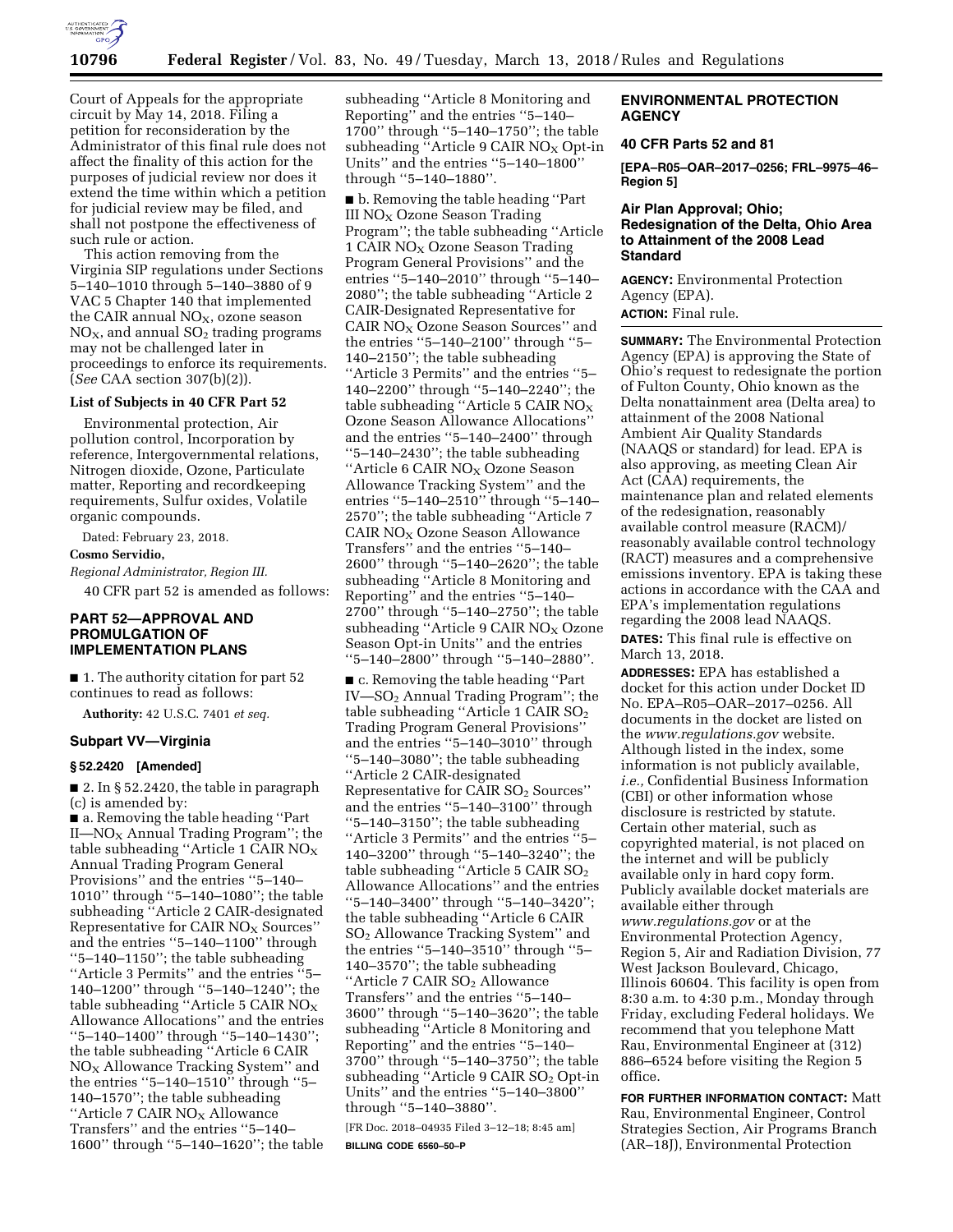Agency, Region 5, 77 West Jackson Boulevard, Chicago, Illinois 60604, (312) 886–6524, *[rau.matthew@epa.gov.](mailto:rau.matthew@epa.gov)* 

#### **SUPPLEMENTARY INFORMATION:**

Throughout this document whenever "we," "us," or "our" is used, we mean EPA. This supplementary information section is arranged as follows:

- I. What is the background?
- II. What are EPA's responses to the comments?
- III. What action is EPA taking?
- IV. Statutory and Executive Order Reviews
- V. Judicial Review

### **I. What is the background?**

On November 12, 2008 (73 FR 66964), EPA established the 2008 primary and secondary lead NAAQS at 0.15 micrograms per cubic meter  $(\mu g/m^3)$ based on a maximum arithmetic threemonth mean concentration for a threeyear period. 40 CFR 50.16.

On November 22, 2010 (75 FR 71033), EPA published its initial air quality designations and classifications for the 2008 lead NAAQS based upon air quality monitoring data for calendar years 2007–2009. These designations became effective on December 31, 2010. The Delta area portion of Fulton County was designated as nonattainment for lead, specifically portions of Swan Creek and York Townships. 40 CFR 81.336. On May 26, 2015 (80 FR 29964), EPA issued a Clean Data Determination, which determined that the Delta area attained the 2008 lead NAAQS prior to its attainment date of December 31, 2015.

On April 27, 2017, Ohio requested EPA to redesignate the Delta area to attainment of the 2008 lead NAAQS and provided documentation in support of its request. On October 18, 2017 (82 FR 48442), EPA issued a direct final rule approving Ohio's request to redesignate the Delta area to attainment. However, since EPA received relevant adverse comments on this action within the prescribed period, EPA withdrew the direct final rule. EPA had also proposed to approve the request to redesignate the Delta area to attainment of the 2008 lead NAAQS on October 18, 2017 (82 FR 48474). This action is a final rule based on the October 18, 2017 proposal.

The requirements for redesignating an area from nonattainment to attainment are found in CAA section 107 (d)(3)(E). There are five criteria for redesignating an area. First, the Administrator must determine that the area has attained the applicable NAAQS based on current air quality data. Second, the Administrator must have fully approved the applicable SIP for the area under CAA section 110(k). The third criterion is for the Administrator to determine that the air

quality improvement is the result of permanent and enforceable emission reductions. Fourth, the Administrator must have fully approved a maintenance plan meeting the CAA section 175A requirements. The fifth criterion is that the state has met all of the applicable requirements of CAA section 110 and part D.

The direct final rule published on October 18, 2017 (82 FR 48442) details how the Delta area has met the requirements for redesignation under section  $107(d)(3)(E)$  of the CAA. In summary, EPA's approval of the RACM/ RACT measures satisfies section 172 (c)(1) of the CAA. EPA is approving Ohio's 2013 emissions inventories for the Delta area as meeting the requirement of section 172(c)(3) of the CAA. EPA finds that the other requirements of CAA section 172(c) are not applicable because the Delta area has monitored attainment of the 2008 lead NAAQS. Further, EPA is approving Ohio's maintenance plan as it adequately addresses the requirements of section 175A of the CAA.

### **II. What are EPA's responses to the comments?**

EPA received an anonymous comment on November 16, 2017. The comment is discussed below along with a response from EPA.

*Comment:* The commenter stated, ''In 2009 the areas [*sic*] design value for lead was 0.18 and dropped significantly to 0.09 in 2012, but in 2014 the design value increased significantly back up to 0.12. This shows that the area hasn't maintained a consistent level that shows attainment below 0.15.'' The commenter further stated that, ''EPA shouldn't approve the re-designation request until the Fulton area shows better improvement in the monitored lead design values. EPA should wait until the lead levels become steady without increasing.'' The commenter further states, ''EPA needs to take lead violations seriously.''

*Response:* EPA disagrees with the commenter that the variability in the area's design value prohibits a redesignation to attainment. The statute does not require an area's design value to ''maintain a consistent level'' at its lowest recorded value or ''become steady without increasing,'' but rather requires that the air quality in the area is attaining the standard. In this case, though there was a fluctuation in the area's design values. Those values have remained below the level of the 2008 NAAQS for the relevant period, and, contrary to commenter's suggestion, has not violated the standard. Since the Bunting Bearing Company's Delta, Ohio

facility (Bunting), identified by Ohio as the only point source of lead emissions in the nonattainment area, improved its lead emission controls in 2012 by adding required inspections, leak detection systems, corrective actions, and recordkeeping, the area has been consistently attaining the standard. Those controls are permanent and federally enforceable. Thus EPA has reasonably determined that, in accordance with the statute, the area is attaining and that the attainment is due to permanent and enforceable measures.

*Comment:* The commenter also asked, ''what happens if the area's lead levels increase another 0.03?''

*Response:* An increase from the 2014– 2016 design value of 0.12  $\mu$ g/m<sup>3</sup> to 0.15  $\mu$ g/m<sup>3</sup> would mean that the area would still be in attainment of the 2008 lead NAAQS and public health would remain protected. More importantly, Ohio's maintenance plan for the Delta area has contingency measures that help prevent NAAQS violations and that address violations if they occur. As part of its contingency measures, the state has committed that a ''warning'' level response is triggered if the lead concentration reaches  $0.135 \text{ µg/m}^3$  on a three-month rolling average. If a warning level response is triggered, Ohio will conduct a study to determine whether the lead values indicate a trend toward exceeding the standard and what control measures would be necessary to reverse the trend within 12 months of the conclusion of the calendar year. An ''action'' level response is triggered if the lead concentration reaches a level at or above  $0.143 \mu g/m^3$  on a three-month rolling average. The action level response will require Ohio to work with the entity found to be responsible for the ambient concentration to evaluate and implement the needed control measures to bring the area into attainment within 18 months of the conclusion of the calendar year that triggered the response. Should the 2008 lead NAAQS be violated during the maintenance period, Ohio will implement one or more contingency measures. The contingency measures will be considered based on the cause of the elevated lead levels. Potential measures include improvements to existing control devices, the addition of a secondary control device, and improvements to housekeeping and maintenance. EPA has determined that the contingency measures are adequate to promptly correct a violation of the ambient lead NAAQS.

### **III. What action is EPA taking?**

EPA is approving the request from Ohio to change the legal designation of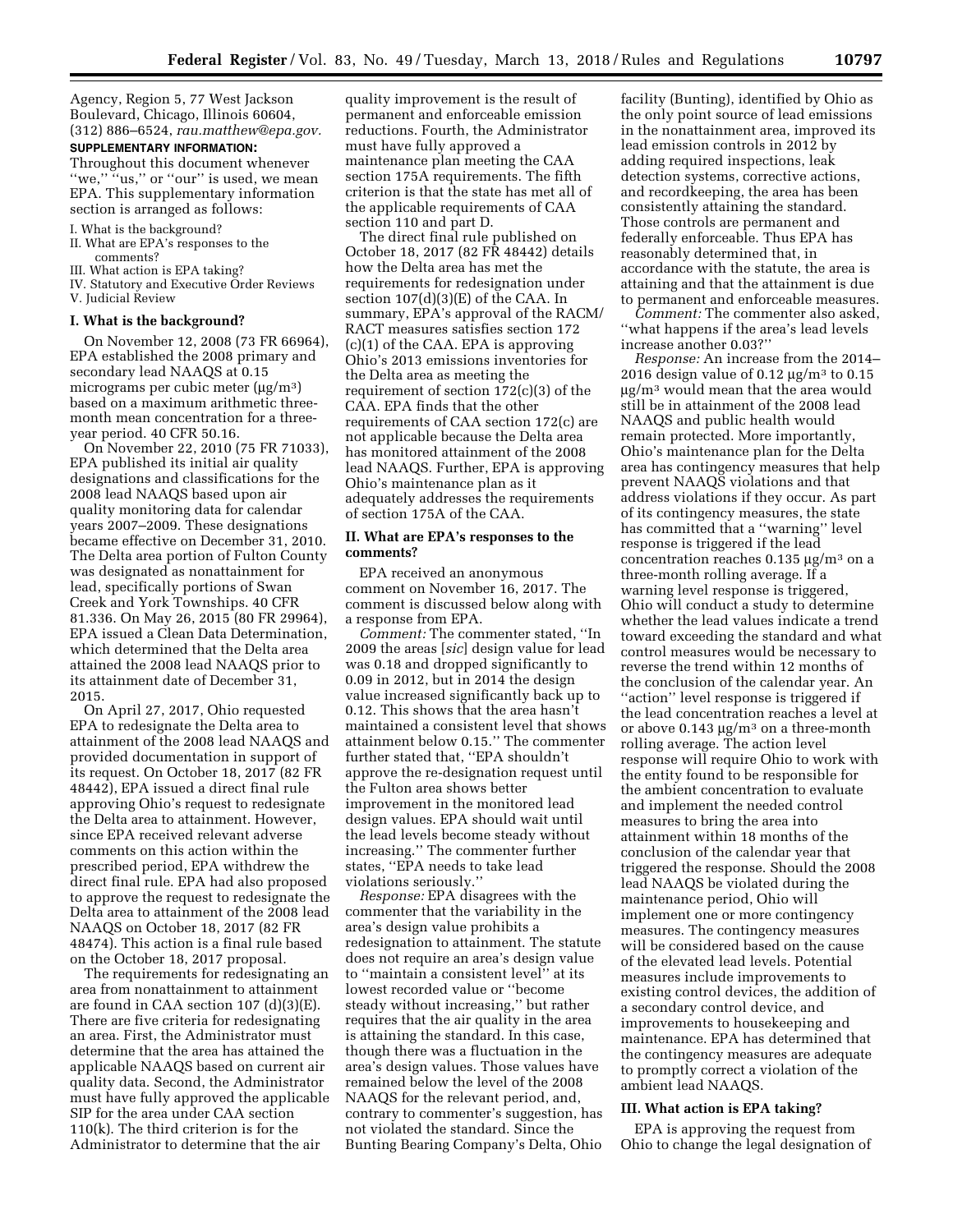the Delta area from nonattainment to attainment for the 2008 lead NAAQS. EPA is approving Ohio's maintenance plan for the Delta area as a revision to the Ohio SIP because we have determined that the plan meets the requirements of section 175A of the CAA. EPA is approving the emission controls in Air Pollution Permits-to-Install and Operate P0108083, P0121822, P0120836, and P0121942 all issued to Bunting as meeting the RACM/ RACT requirements of CAA section  $172(c)(1)$ .

Specifically, EPA is approving the necessary elements from the permits, emission limits and Preventive Maintenance Plan conditions, into the Ohio SIP rather than the entirety of the permits. The emission limits are for units controlled with Baghouse A: 0.150 pounds per hour combined limit, Baghouse B: 0.150 pounds per hour combined limit, and Baghouse C: 0.075 pounds per hour combined limit. The approved specific required elements of the Preventive Maintenance Plan are detailed on pages 24 to 26 of Ohio's ''Redesignation Request and Maintenance Plan for the Partial Fulton County, OH Annual Lead Nonattainment Area,'' submitted in April 2017. In summary, the required elements are five elements of inspections, three elements of fabric filter leak detection systems, three elements of corrective actions, and five elements of records.

EPA is approving the 2013 emissions inventory as meeting the comprehensive emissions inventory requirements of section 172(c)(3) of the CAA. EPA is taking these actions in accordance with the CAA and EPA's implementation regulations regarding the 2008 lead NAAQS.

In accordance with 5 U.S.C. 553(d), EPA finds there is good cause for these actions to become effective immediately upon publication. This is because a delayed effective date is unnecessary due to the nature of a redesignation to attainment, which relieves the area from certain CAA requirements that would otherwise apply to it. The immediate effective date for this action is authorized under both 5 U.S.C. 553(d)(1), which provides that rulemaking actions may become effective less than 30 days after publication if the rule ''grants or recognizes an exemption or relieves a restriction,'' and section 553(d)(3), which allows an effective date less than 30 days after publication ''as otherwise provided by the agency for good cause found and published with the rule.'' The purpose of the 30-day waiting period prescribed in section 553(d) is to

give affected parties a reasonable time to adjust their behavior and prepare before the final rule takes effect. This rule, however, does not create any new regulatory requirements such that affected parties would need time to prepare before the rule takes effect. Rather, this rule relieves the state of planning requirements for this lead nonattainment area. For these reasons, EPA finds good cause under 5 U.S.C. 553(d)(1) and (3) for these actions to become effective on the date of publication of these actions.

#### **IV. Statutory and Executive Order Reviews**

Under the CAA, the Administrator is required to approve a SIP submission that complies with the provisions of the CAA and applicable Federal regulations. 42 U.S.C. 7410(k); 40 CFR 52.02(a). Thus, in reviewing SIP submissions, EPA's role is to approve state choices, provided that they meet the criteria of the CAA. Accordingly, this action merely approves state law as meeting Federal requirements and does not impose additional requirements beyond those imposed by state law. For that reason, this action:

• Is not a significant regulatory action subject to review by the Office of Management and Budget under Executive Orders 12866 (58 FR 51735, October 4, 1993) and 13563 (76 FR 3821, January 21, 2011);

• Is not an Executive Order 13771 (82 FR 9339, February 2, 2017) regulatory action because SIP approvals are exempted under Executive Order 12866;

• Does not impose an information collection burden under the provisions of the Paperwork Reduction Act (44 U.S.C. 3501 *et seq.*);

• Is certified as not having a significant economic impact on a substantial number of small entities under the Regulatory Flexibility Act (5 U.S.C. 601 *et seq.*);

• Does not contain any unfunded mandate or significantly or uniquely affect small governments, as described in the Unfunded Mandates Reform Act of 1995 (Pub. L. 104–4);

• Does not have Federalism implications as specified in Executive Order 13132 (64 FR 43255, August 10, 1999);

• Is not an economically significant regulatory action based on health or safety risks subject to Executive Order 13045 (62 FR 19885, April 23, 1997);

• Is not a significant regulatory action subject to Executive Order 13211 (66 FR 28355, May 22, 2001);

• Is not subject to requirements of section 12(d) of the National Technology Transfer and Advancement Act of 1995 (15 U.S.C. 272 note) because application of those requirements would be inconsistent with the CAA; and

• Does not provide EPA with the discretionary authority to address, as appropriate, disproportionate human health or environmental effects, using practicable and legally permissible methods, under Executive Order 12898 (59 FR 7629, February 16, 1994).

In addition, the SIP is not approved to apply on any Indian reservation land or in any other area where EPA or an Indian tribe has demonstrated that a tribe has jurisdiction. In those areas of Indian country, the rule does not have tribal implications and will not impose substantial direct costs on tribal governments or preempt tribal law as specified by Executive Order 13175 (65 FR 67249, November 9, 2000).

The Congressional Review Act, 5 U.S.C. 801 *et seq.,* as added by the Small Business Regulatory Enforcement Fairness Act of 1996, generally provides that before a rule may take effect, the agency promulgating the rule must submit a rule report, which includes a copy of the rule, to each House of the Congress and to the Comptroller General of the United States. EPA will submit a report containing this action and other required information to the U.S. Senate, the U.S. House of Representatives, and the Comptroller General of the United States prior to publication of the rule in the **Federal Register**. A major rule cannot take effect until 60 days after it is published in the **Federal Register**. This action is not a ''major rule'' as defined by 5 U.S.C. 804(2).

#### **V. Judicial Review**

Under section 307(b)(1) of the CAA, petitions for judicial review of this action must be filed in the United States Court of Appeals for the appropriate circuit by May 14, 2018. Filing a petition for reconsideration by the Administrator of this final rule does not affect the finality of this action for the purposes of judicial review nor does it extend the time within which a petition for judicial review may be filed, and shall not postpone the effectiveness of such rule or action. This action may not be challenged later in proceedings to enforce its requirements. (See section 307(b)(2)).

#### **List of Subjects**

#### *40 CFR Part 52*

Environmental protection, Air pollution control, Incorporation by reference, Intergovernmental relations, Lead, Reporting and recordkeeping requirements.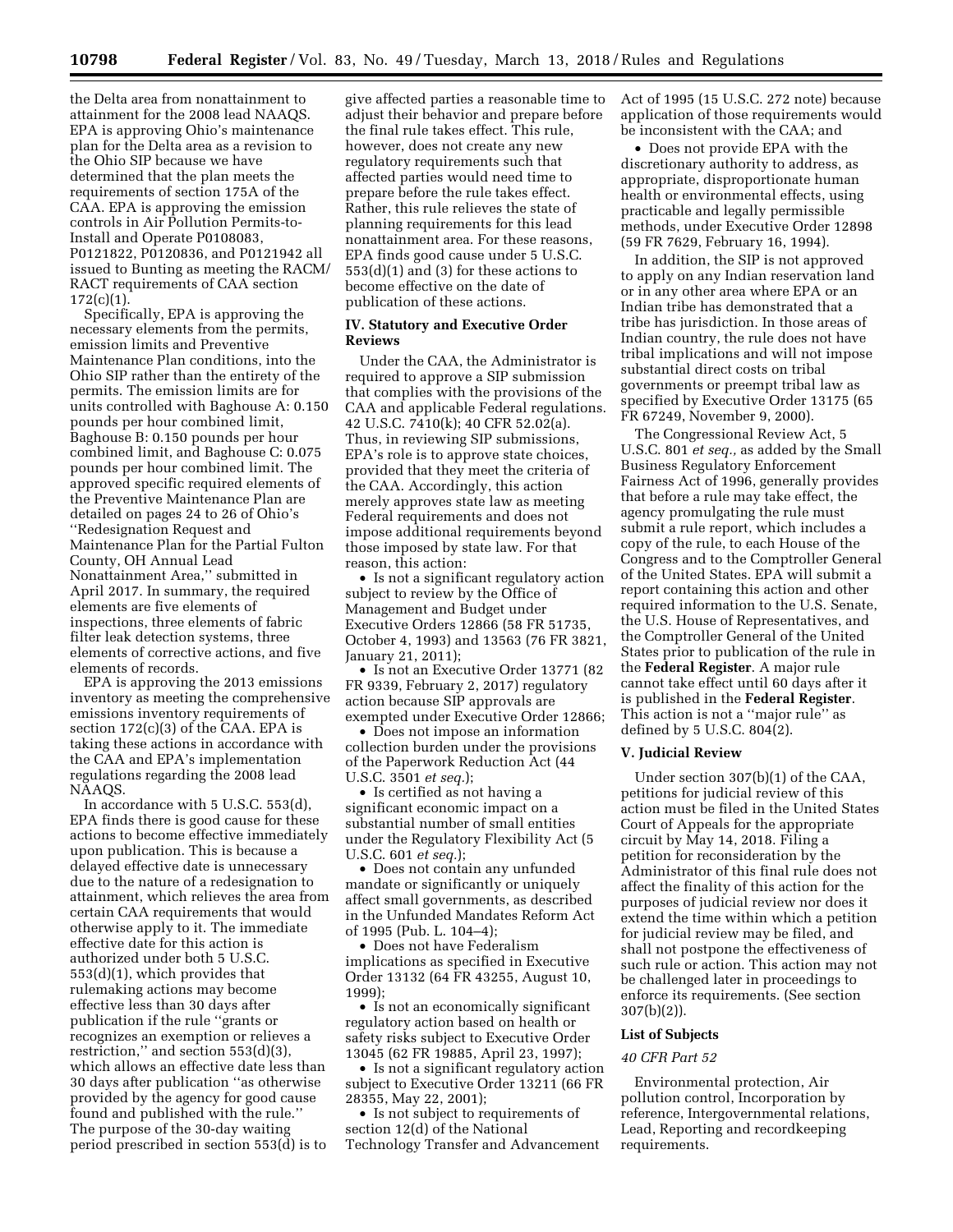## *40 CFR Part 81*

Environmental protection, Administrative practice and procedure, Air pollution control, Designations and classifications, Intergovernmental relations, Lead, Reporting and recordkeeping requirements.

# Dated: February 27, 2018. **Cathy Stepp,**

*Regional Administrator, Region 5.*  40 CFR parts 52 and 81 are amended as follows:

### **PART 52—APPROVAL AND PROMULGATION OF IMPLEMENTATION PLANS**

■ 1. The authority citation for part 52 continues to read as follows:

### **Authority:** 42 U.S.C. 7401 *et seq.*

 $\blacksquare$  2. In § 52.1870, the table in paragraph (e) is amended by adding the entry ''Lead (2008)'' after the entry ''Lead (2008)'' (with the State date of 6/29/ 2016) to read as follows:

### **§ 52.1870 Identification of plan.**

\* \* \* \* \*

(e) \* \* \*

| EPA-APPROVED OHIO NONREGULATORY AND QUASI-REGULATORY PROVISIONS |  |
|-----------------------------------------------------------------|--|
|-----------------------------------------------------------------|--|

| Title                                          | Applicable geographical<br>or non-attainment area | State date | EPA approval                                        |  | Comments                                                                                                                                                               |  |  |  |  |
|------------------------------------------------|---------------------------------------------------|------------|-----------------------------------------------------|--|------------------------------------------------------------------------------------------------------------------------------------------------------------------------|--|--|--|--|
| $\star$                                        |                                                   |            | $\star$                                             |  |                                                                                                                                                                        |  |  |  |  |
| Summary of Criteria Pollutant Maintenance Plan |                                                   |            |                                                     |  |                                                                                                                                                                        |  |  |  |  |
| Lead (2008)                                    | Delta (partial Fulton<br>County).                 | 4/27/2017  | 3/13/2018, [insert Fed-<br>eral Register citation]. |  | Includes approval of the 2013 lead base year<br>emissions inventory and Preventative Mainte-<br>nance Plan as RACM/RACT for the Bunting<br>Bearing LLC Delta facility. |  |  |  |  |
|                                                |                                                   |            |                                                     |  |                                                                                                                                                                        |  |  |  |  |

■ 3. Section 52.1893 is amended by adding paragraphs (f), (g), and (h) to read as follows:

# **§ 52.1893 Control strategy: Lead (Pb).**

\* \* \* \* \* (f) Ohio's 2013 lead emissions inventory for the Delta area, submitted on April 27, 2017, to meet the emission inventory requirements of section 172(c)(3) of the Clean Air Act for the Delta area.

(g) Approval—The 2008 lead maintenance plan for the Delta, Ohio nonattainment area, submitted on April 27, 2017.

(h) Existing controls and maintenance provisions in the Air Pollution Permitsto-Install and Operate P0108083, P0121822, P0120836, and P0121942 for the Bunting Bearing LLC Delta facility including the preventative maintenance plan as fulfilling the RACM/RACT 172(c)(1) requirement. Permits P0120836, P0121822, and P0121942, all issued February 28, 2017, require a combined limit of 0.150 pounds lead per hour for units P006 to P011, P013, P020 to P025, P029 to P032, P035, and P036. Permit P0108083, issued October 29, 2012, requires a combined limit of 0.150 pounds lead per hour for units P014 to P019 and P028 and a combined

# OHIO—2008 LEAD NAAQS

limit of 0.075 pounds lead per hour for unit P005.

### **PART 81—DESIGNATION OF AREAS FOR AIR QUALITY PLANNING PURPOSES**

■ 4. The authority citation for part 81 continues to read as follows:

**Authority:** 42 U.S.C. 7401, *et seq.* 

■ 5. Section 81.336 is amended by revising the entry ''Delta, OH:'' in the table entitled ''Ohio—2008 Lead NAAQS'' to read as follows:

# **§ 81.336 Ohio.**

\* \* \* \* \*

| Designated area                     |                                        |         |  |                                                                                                 | Designation for the 2008<br>NAAQS <sup>a</sup> |           |             |
|-------------------------------------|----------------------------------------|---------|--|-------------------------------------------------------------------------------------------------|------------------------------------------------|-----------|-------------|
|                                     |                                        |         |  |                                                                                                 | Date <sup>-</sup>                              | Type      |             |
|                                     | $\star$                                | $\star$ |  | $\star$                                                                                         |                                                |           |             |
| Delta, OH:<br>Fulton County (part). |                                        |         |  |                                                                                                 |                                                | 3/13/2018 | Attainment. |
|                                     | tions 7 and 18 of Swan Creek Township. |         |  | The portions of Fulton County that are bounded by: sections 12 and 13 of York Township and sec- |                                                |           |             |

\* \* \* \* \* \* \* \* \* \* \* \* \* \*

a Includes Indian Country located in each county or area, except as otherwise specified.

1 December 31, 2011 unless otherwise noted.